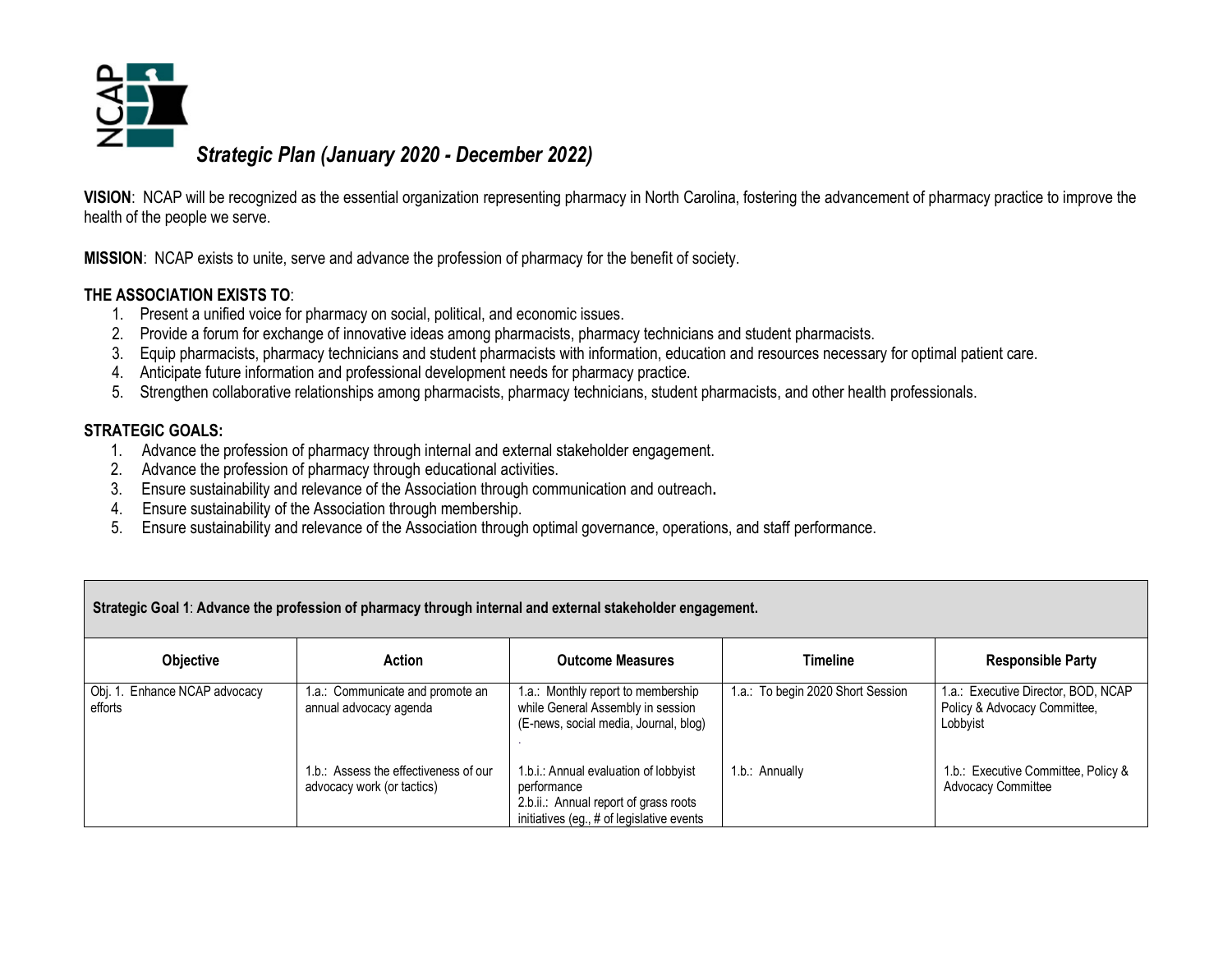

|                                                                                                                           | 1.c.: Increase promotion of advocacy<br>fund and educate members on intent<br>of fund                                                                                                                                                           | such as town halls, virtual or in person<br>legislative days, # of members in<br>general assembly supporting our bills)<br>1.c: Number and amount of<br>contributions                                                | 1.c.: Report to BOD bi-annually,                                                | 1.c: Executive Director, NCAP Staff,<br><b>Advocacy Committee</b> |  |
|---------------------------------------------------------------------------------------------------------------------------|-------------------------------------------------------------------------------------------------------------------------------------------------------------------------------------------------------------------------------------------------|----------------------------------------------------------------------------------------------------------------------------------------------------------------------------------------------------------------------|---------------------------------------------------------------------------------|-------------------------------------------------------------------|--|
| Obj. 2. Raise visibility of the<br>Association to stakeholders                                                            | 2.a.: Increase awareness of<br>Association's role in prioritizing<br>pharmacy's contribution to internal<br>and external (eg, State Health Plan,<br>Medicaid MCO's, Medical Society,<br>CPESN) stakeholders<br>2.b.: Establish advisory council | 2.a.: Summarize potential and/or<br>existing collaborations. Identify<br>potential grants and partnerships.<br>2.b.: Identify stakeholders, create<br>roster, calendar of meetings, and<br>meeting attendance report | 2.a.: BOD meetings<br>2.b.: Establish council 2020. Host first<br>meeting 2021. | 2.a.: Executive Director<br>2.b.: Executive Directory, BOD        |  |
| Strategic Goal 2: Advance the profession of pharmacy through educational activities.                                      |                                                                                                                                                                                                                                                 |                                                                                                                                                                                                                      |                                                                                 |                                                                   |  |
| Objective                                                                                                                 | <b>Action</b>                                                                                                                                                                                                                                   | <b>Outcome Measures</b>                                                                                                                                                                                              | <b>Timeline</b>                                                                 | <b>Responsible Party</b>                                          |  |
| Obj. 1. Utilize project teams to<br>efficiently carry out the education<br>needs of the organization (live and<br>online) | 1.a.: Ensure various teams are<br>representative of diverse organization<br>membership and are oriented.                                                                                                                                        | 1.a.: Project team rosters will be<br>developed by staff and distributed to<br>identified team chairs.                                                                                                               | 1.a.: Annually, December/January                                                | 1.a.: Executive Director, BOD, NCAP<br>Staff                      |  |
|                                                                                                                           | 1.b.: Plan on-demand and live                                                                                                                                                                                                                   | 1.b.i: Total # of vendors at each                                                                                                                                                                                    | 1.b.: Ongoing throughout the year                                               | 1.b.: Education Committee, BOD,                                   |  |

APPROVED October 16, 2019 by NCAP Board of Directors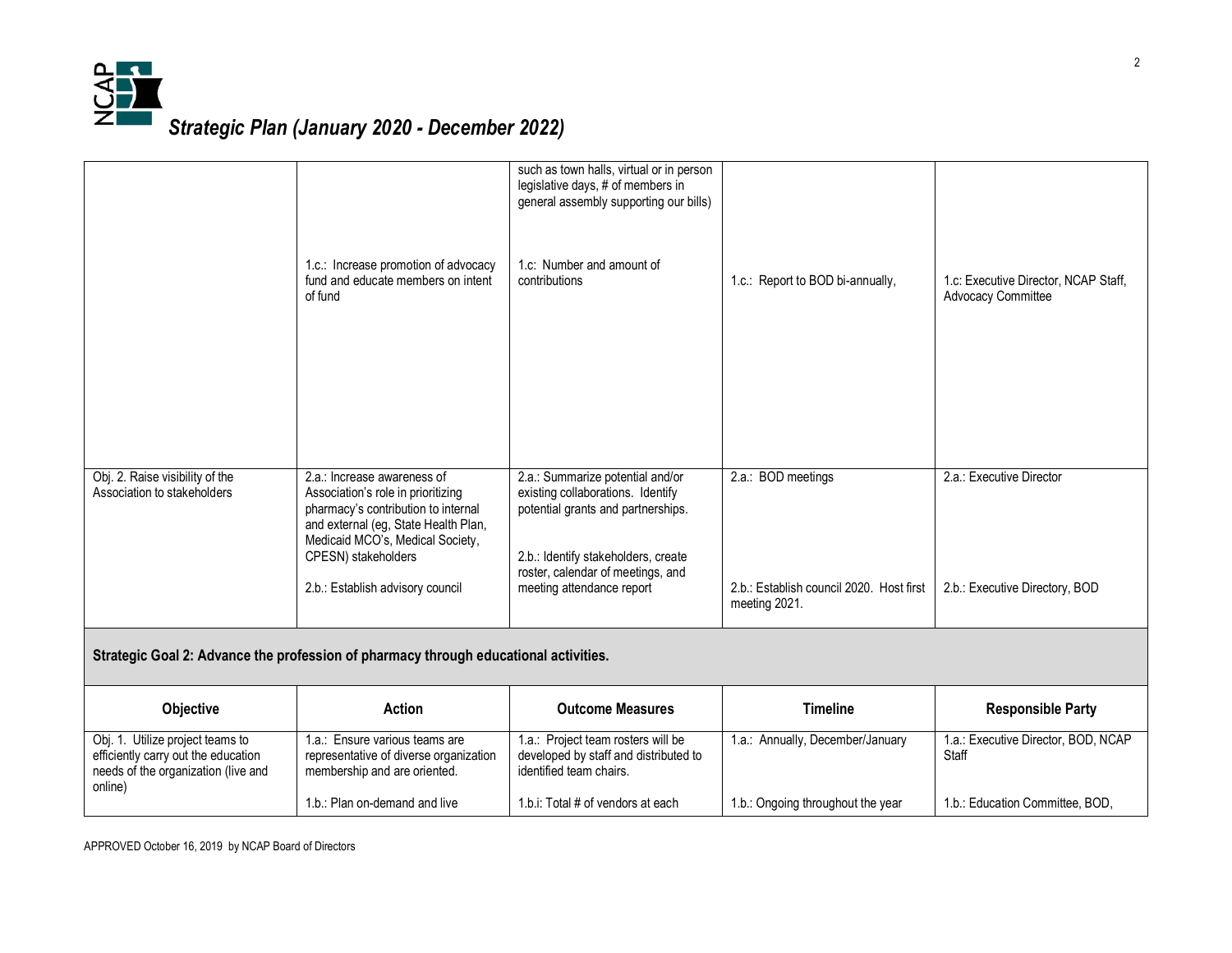

1.b.: Develop process to routinely disseminate pharmacy updates, current events, and news to NCAP

|                                                                                                              | educational events which optimally<br>engage members and exhibitors                                    | meeting. Vendor feedback if<br>provided.<br>1.b.ii.: Total # of attendees to<br>meetings events. Meeting schedule.<br>1.b.iii.: Continue current workshop<br>models as appropriate.<br>1.b.iv: Produce 6 on-demand<br>webinars and 1 live meeting annually. |                                  | <b>NCAP Staff</b>                                                                                              |  |
|--------------------------------------------------------------------------------------------------------------|--------------------------------------------------------------------------------------------------------|-------------------------------------------------------------------------------------------------------------------------------------------------------------------------------------------------------------------------------------------------------------|----------------------------------|----------------------------------------------------------------------------------------------------------------|--|
| Obj. 2. Optimize marketing of<br>educational activities.                                                     | 2.a.: Devise and implement a targeted<br>marketing plan appropriate for<br>pharmacists and technicians | 2.a.: List of educational activities,<br>identified audiences, and plan for<br>outreach. Average # of attendees in<br>current year compared to previous<br>three years                                                                                      | 2.a.: By March 1, 2020           | 2.a: NCAP Communications and<br>Outreach Committee, Membership<br>Committee, Executive Director, NCAP<br>Staff |  |
|                                                                                                              | 2.b.: Promote e-learning resources<br>with each NCAP E-News                                            | 2.b.: Review of NCAP E-News to<br>ensure inclusion                                                                                                                                                                                                          | 2.b.: Ongoing                    | 2.b. NCAP Staff                                                                                                |  |
| Strategic Goal 3: Ensure sustainability and relevance of the Association through communication and outreach. |                                                                                                        |                                                                                                                                                                                                                                                             |                                  |                                                                                                                |  |
| Objective                                                                                                    | <b>Action</b>                                                                                          | <b>Outcome Measures</b>                                                                                                                                                                                                                                     | <b>Timeline</b>                  | <b>Responsible Party</b>                                                                                       |  |
| Obj. 1. Develop, implement, assess,<br>and maintain a routine pattern of<br>communications with members      | 1.a.: Ensure routine member<br>engagement through use of virtual<br>communities                        | 1.a.i.: Identified community manager<br>within each academy executive<br>committee and other committees as<br>appropriate<br>1.a.ii: $\#$ of posts                                                                                                          | 1.a.: Annually, January/February | 1.a.: Academy Executive Committees,<br>Membership Committee,<br>Communication and Outreach<br>Committee        |  |

1.b.: # of messages sent to NCAP

1.b.: Assess # of messages bi-

1.b.: Communications and Outreach Committee, Membership Committee,

NCAP Staff

annually

staff for posting

APPROVED October 16, 2019 by NCAP Board of Directors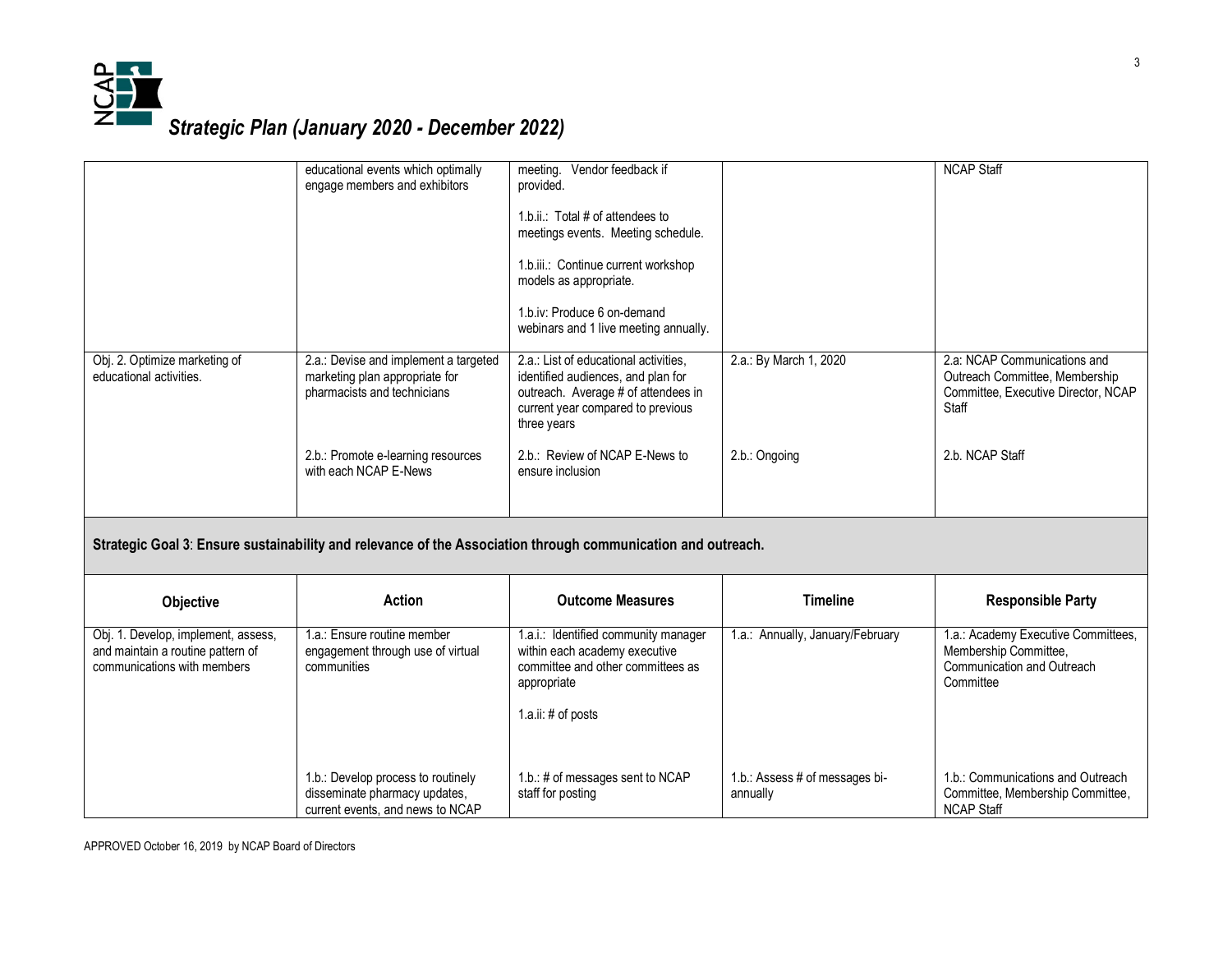

|                                                                                                                                         | staff for posting on social media<br>(Twitter, Facebook, Linked In)<br>1.c: Assess outreach of social media<br>posts | 1.c.: # of posts, # of views, # shares<br>or retweets.                                                                                                                                                                     | 1.c.: Bi-annually in BOD report                                          | 1.c.: NCAP Staff                                            |  |
|-----------------------------------------------------------------------------------------------------------------------------------------|----------------------------------------------------------------------------------------------------------------------|----------------------------------------------------------------------------------------------------------------------------------------------------------------------------------------------------------------------------|--------------------------------------------------------------------------|-------------------------------------------------------------|--|
| Strategic Goal 4: Ensure sustainability of the Association through membership                                                           |                                                                                                                      |                                                                                                                                                                                                                            |                                                                          |                                                             |  |
| Objective                                                                                                                               | <b>Action</b>                                                                                                        | <b>Outcome Measures</b>                                                                                                                                                                                                    | <b>Timeline</b>                                                          | <b>Responsible Party</b>                                    |  |
| Obj. 1. Sustain and increase<br>membership                                                                                              | 1.a.: Retain 98% of active pharmacist<br>membership                                                                  | 1.a.: Total number of members who<br>renewed memberships                                                                                                                                                                   | 1.a.: Report to BOD bi-annually,<br>quarterly if applicable              | 1.a.: BOD, ED, NCAP Staff, NCAP<br>Membership Committee     |  |
|                                                                                                                                         | 1.b.: Increase the number of<br>pharmacist, resident, and student<br>members by 8%                                   | 1.b.: Given we have a variable rolling<br>membership renewal calendar, the %<br>member increase will be calculated<br>based on membership categories<br>compared to the previous year at that<br>specific time of the year | 1.b.: Report to BOD bi-annually,<br>quarterly if applicable              | 1.b.: BOD, ED, NCAP Staff, NCAP<br>Membership Committee     |  |
|                                                                                                                                         | 1.c: Develop a framework for<br>communication with members whose<br>membership expired within the past 6<br>months   | 1.c.: Framework for communication                                                                                                                                                                                          | 1.c.: Completed by June 2020                                             | 1.c. NCAP Staff and Membership<br>Committee, Exec Committee |  |
|                                                                                                                                         | 1.d.: Identify best practices for<br>technician membership                                                           | 1.d.: Select best practice                                                                                                                                                                                                 | 1.d.: Identify best practices by Sept<br>2020 and implement by July 2021 | 1.d.: Technician Task Force,                                |  |
| Obj. 2. Differentiate membership<br>benefits                                                                                            | 2.a.: Determine which association<br>resources and products should be<br>limited to members only                     | 2.a.: Recommendation to BOD                                                                                                                                                                                                | 2.a.: October 2020                                                       | 2.a.: Exec Committee, Membership<br>Committee               |  |
| Strategic Goal 5: Ensure sustainability and relevance of the Association through optimal governance, operations, and staff performance. |                                                                                                                      |                                                                                                                                                                                                                            |                                                                          |                                                             |  |